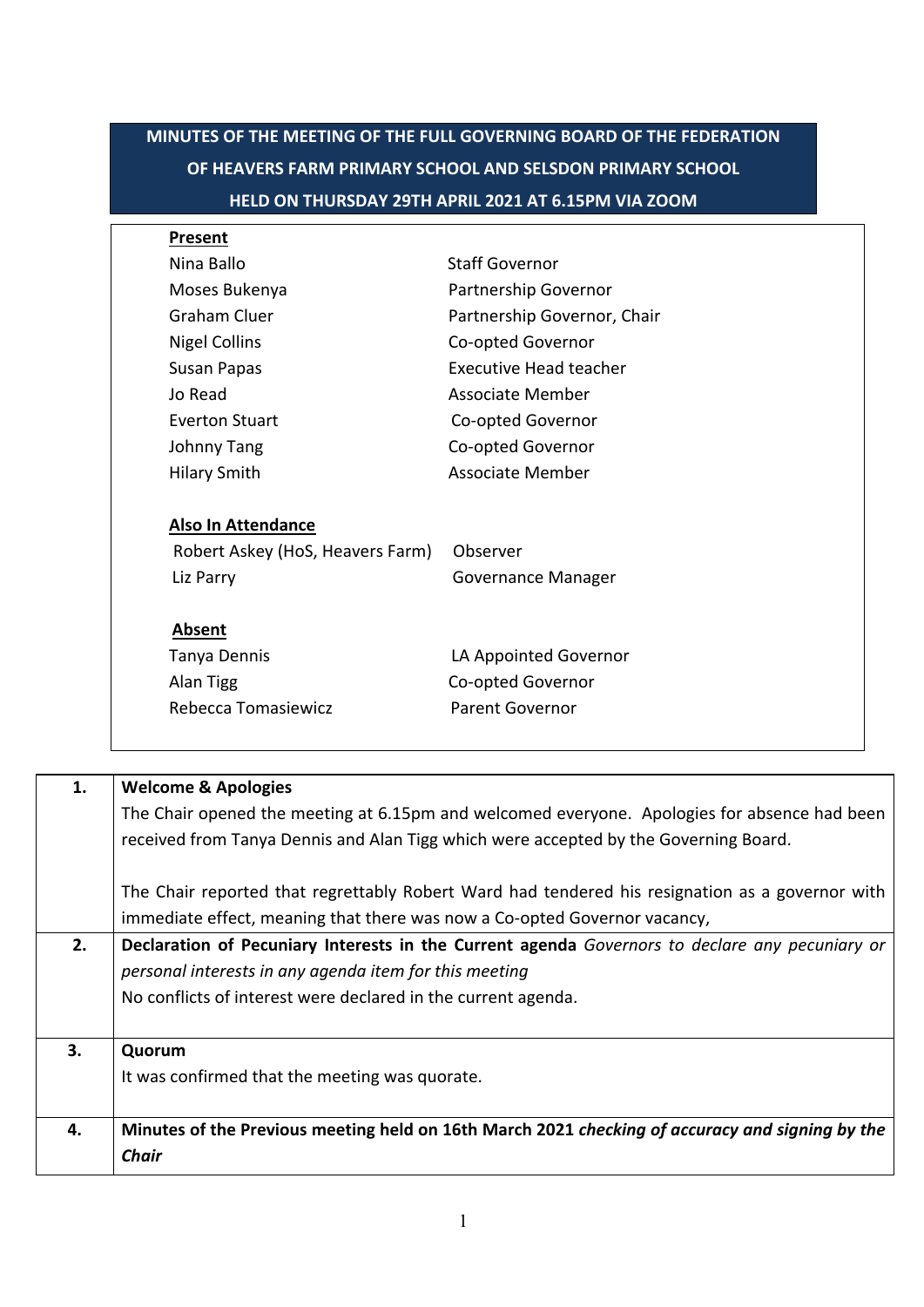|    | The minutes of the previous meeting were agreed as a true and accurate account of proceedings.                                                                    |  |  |  |
|----|-------------------------------------------------------------------------------------------------------------------------------------------------------------------|--|--|--|
|    | The Chair would sign a copy for the school files as soon as it was possible to come into school again.                                                            |  |  |  |
| 5. | Matters Arising from the previous minutes including update on all action points:                                                                                  |  |  |  |
|    | Update on Staff Governor and Parent Governor elections/appointments at Selsdon.<br>$\bullet$                                                                      |  |  |  |
|    | Susan said that there was no update at the current time but she hoped to be in position to                                                                        |  |  |  |
|    | update the Governing Board with new appointments by the July meeting.                                                                                             |  |  |  |
|    | Alan to set up a Zoom or Microsoft Teams meeting with Scott as soon as possible.<br>$\bullet$                                                                     |  |  |  |
|    | This was in process. Update on outcomes to be reported at the next meeting of the                                                                                 |  |  |  |
|    | Resources Committee.                                                                                                                                              |  |  |  |
|    |                                                                                                                                                                   |  |  |  |
|    | Johnny to re-circulate the Finance skills audit with a request that all governors return the<br>$\bullet$                                                         |  |  |  |
|    | completed audit as a matter of urgency                                                                                                                            |  |  |  |
|    | Johnny said that there were two outstanding audits yet to be received. As soon as possible                                                                        |  |  |  |
|    | he will circulate the collated results for governors' information                                                                                                 |  |  |  |
|    | Johnny to liaise with governors to provide a strategy for comparing a chosen metric against<br>$\bullet$                                                          |  |  |  |
|    | other like schools.                                                                                                                                               |  |  |  |
|    | Update on progress at the next meeting of the Resources Committee.                                                                                                |  |  |  |
|    |                                                                                                                                                                   |  |  |  |
|    | Johnny to liaise with Susan and investigate possible reasons as to why Selsdon has not<br>$\bullet$                                                               |  |  |  |
|    | suffered such a severe loss of income. Update at the next meeting of the Resources                                                                                |  |  |  |
|    | Committee.                                                                                                                                                        |  |  |  |
|    | Johnny and Susan had not yet met but a meeting was planned.                                                                                                       |  |  |  |
|    | Working Party and Susan to liaise and arrange a suitable time to have an initial meeting re                                                                       |  |  |  |
|    | <b>Staff Survey matters</b>                                                                                                                                       |  |  |  |
|    | The Working Party had met on 27th April and a process is in place. Update on progress to be                                                                       |  |  |  |
|    | reported at the July meeting of the Governing Board.                                                                                                              |  |  |  |
| 6. | <b>Finance</b><br>End of Year, Q4 for both schools                                                                                                                |  |  |  |
|    |                                                                                                                                                                   |  |  |  |
|    | Governors were in receipt of the end of year figures and CFR documents for both schools,<br>which both had a slightly better end of year position than predicted. |  |  |  |
|    | Heavers Farm: The school had begun the year with a £300,000 deficit and ended the year                                                                            |  |  |  |
|    | with a £125,000 deficit. Given the challenges of the past year, and in particular the complete                                                                    |  |  |  |
|    | loss of opportunity to earn income through clubs and lettings, the Governing Board agreed                                                                         |  |  |  |
|    | that this was a very positive outcome.                                                                                                                            |  |  |  |
|    | Selsdon: The school had ended the year with a £75,000 surplus which was a healthy end of                                                                          |  |  |  |
|    | year position.                                                                                                                                                    |  |  |  |
|    |                                                                                                                                                                   |  |  |  |
|    | The Governing Board formally approved the end of year figures for both schools.                                                                                   |  |  |  |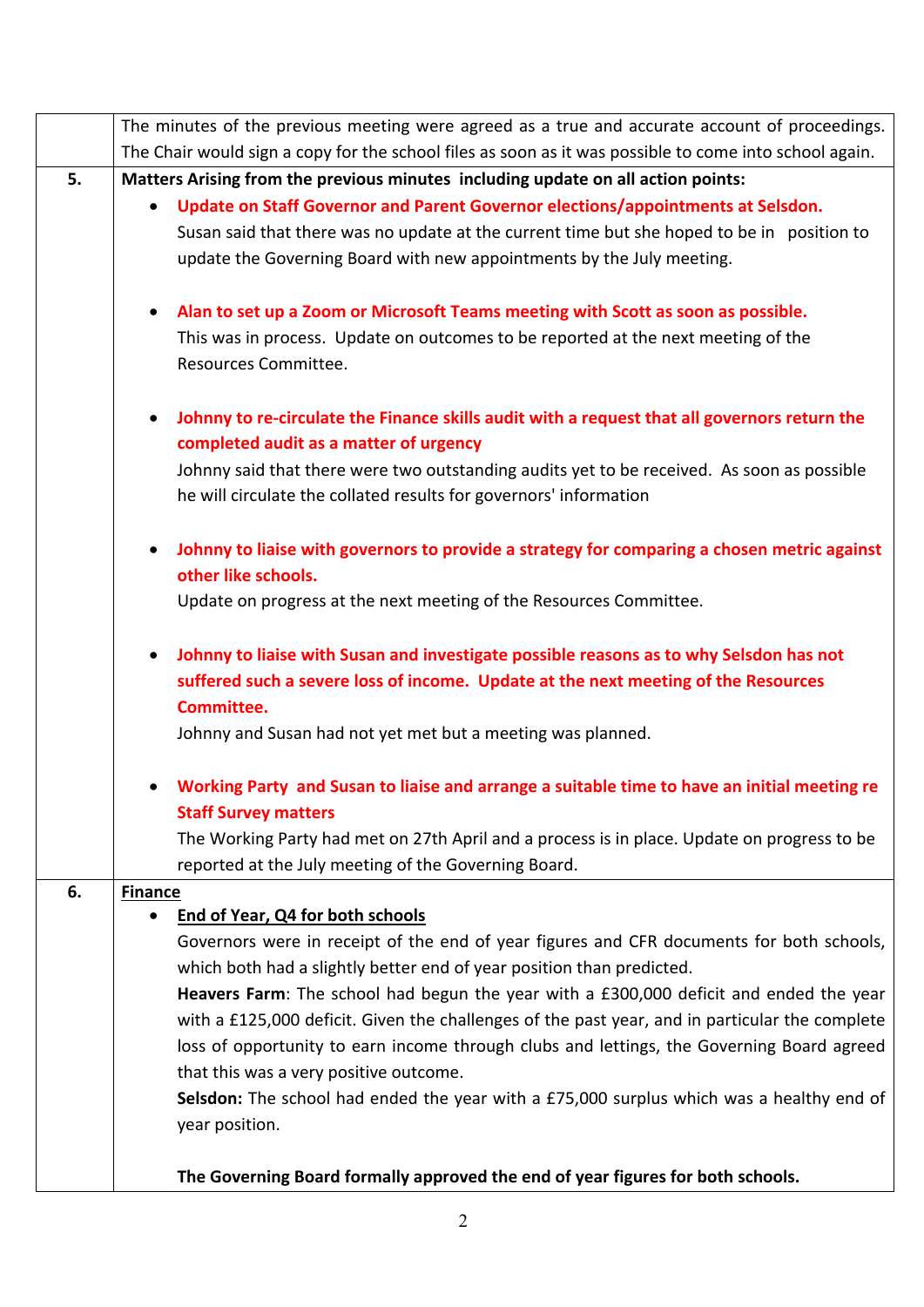## • **Review of the Budget Plans for Heavers Farm and Selsdon 2021 - 2022 with a view to formal ratification.**

**Heavers Farm:** Susan explained that a lot of hard work had been put into setting the budget plan which had been based on the known funding and worst case scenario. There was a predicted in year surplus of £45,000 taking the deficit down to £80,000. Alongside this a Deficit Action Plan had been drawn up which detailed all the things the school is doing to continue to reduce costs and make savings. The Leadership Team had reviewed this plan in detail to ensure that all areas for potential savings were clearly thought about.

Q: Is there any possibility that the school will receive any additional funding which isn't identified at the current time?

A: There is a possibility as there is still unresolved confusion with regard to the bulge class and expansion funding the school had received.

Susan then took the Governing Board through the actions which had been identified with a view to making savings over time:

1) **Addressing the impact of the falling school roll.** Robert Askey had been in touch with the local authority to discuss the school's options bearing in mind that the school roll is dropping with only 45 first choice applicants for September. Robert explained that this was a borough wide issue, as the birth rate was falling. Heavers Farm is in close proximity to other schools which are also experiencing reduced numbers of applicants. The LA had advised that the school could request that the school does not open four forms of entry next year if it appears that numbers are too low rather than going through the formal process of reducing the PAN. This would be an informal arrangement but with the understanding that the LA would not put forward more pupils for the school once a decision had been made to limit the number of classes. The school would need to inform the LA of its decision by the end of May. This would then enable the school to save on staffing costs for classes which are too low in numbers to be sustainable. Governors agreed that this was a good solution and allowed flexibility going forwards. Governors also agreed that the school would have the authority to make this decision as circumstances dictate, as an operational decision, rather than brining back to governors each time.

2**) Cost savings with Staffing**: Some members of support staff are on short term contracts which will not be renewed once the current bubble arrangements are no longer needed. There will also be the opportunity to reduce the number of teachers if class numbers are reduced.

Q: Will this involve redundancies or are you already expecting staff to be leaving at the end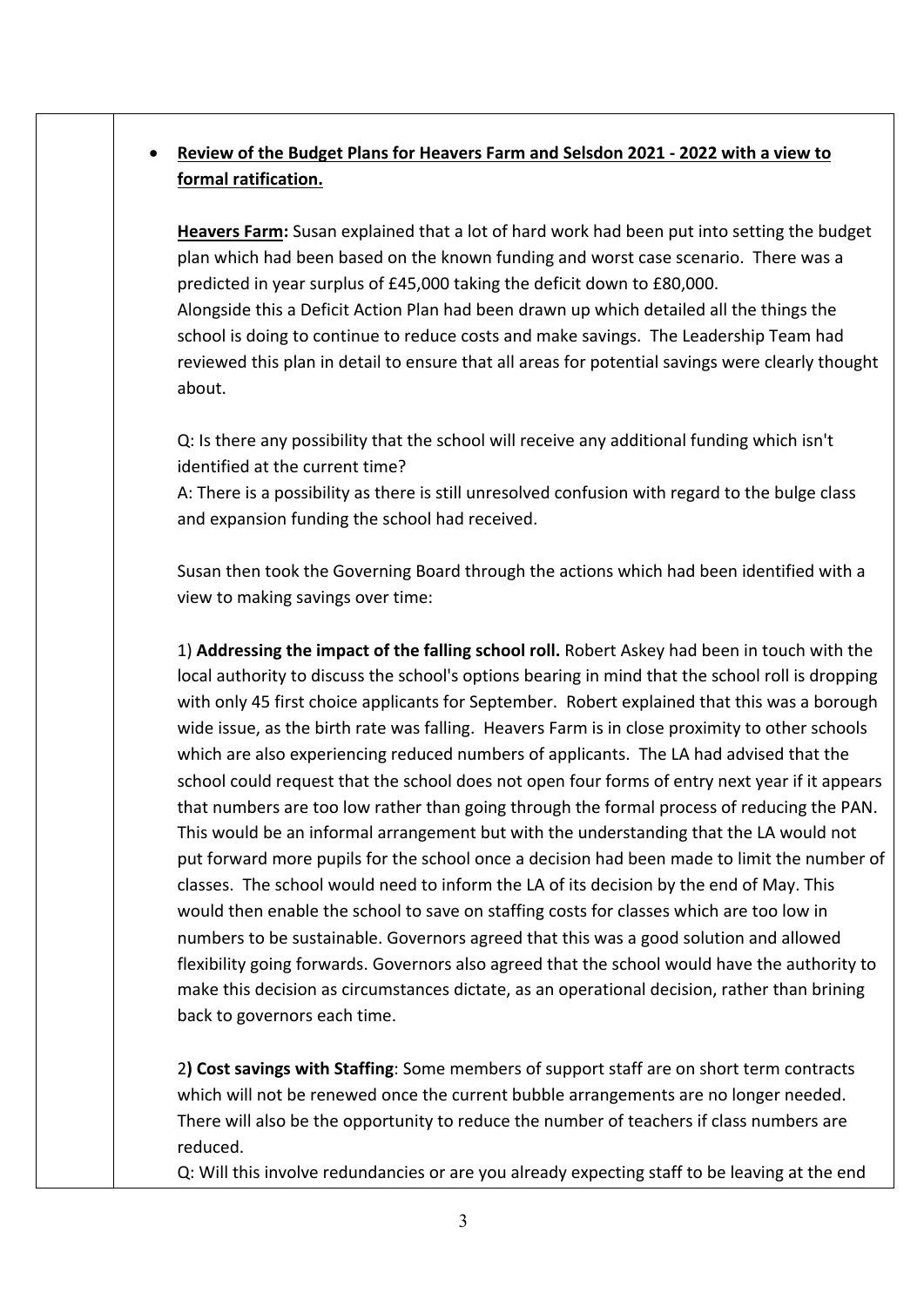of the school year?

A: Yes. Quite a large number of teachers have indicated their intention to leave, mainly because they are planning to move away from the area.

During discussion it was noted that the staffing savings would not impact the current financial year fully bearing in mind that the academic year runs from September to September when most staff savings would start to be seen.

3**) Reduction in staff overtime.** Overtime for staff has been cancelled except in exceptional circumstances.

4) **Re-introduction of Club provision**, budgeted at 75% take up of capacity

5) **Expansion of Breakfast club provision**

**6) Reduction of Free sports places with introduction of a nominal charge of £3 per session**

**7) Cancellation of theatre PPA cover**

**8) Reduction in admin costs following the introduction of Magic Booking system**

**9) Decision not to replace the Deputy headteacher post** 

The Governing Board recognised that all these elements were carefully thought through and recognised that the school was continuing to look at every possibility for cost reduction. There was discussion about a clear aim to match the level of expenditure to the number of pupils coming in. Johnny pointed out that the staffing budget costs were reduced by only 10%. Susan reiterated the difficulty of matching savings across a financial year versus an academic year with regards to staffing.

**The Governing Board formally approved the budget for Heavers Farm.**

**Selsdon:** The Budget plan for Selsdon was very much in line with the previous year with a predicted end of year surplus to add to the brought forward carry forward.

The school was keeping a careful eye on admissions with a view to making a decision as to whether or not there will also be a need to request that a class is closed due to lack of pupil numbers.

The Governing Board noted that the budget plan with a predicted end of year positive figure of £88,006.29 was a healthy balance and **formally approved the plan with unanimous agreement.**

• **Review of three year budget plans for both schools**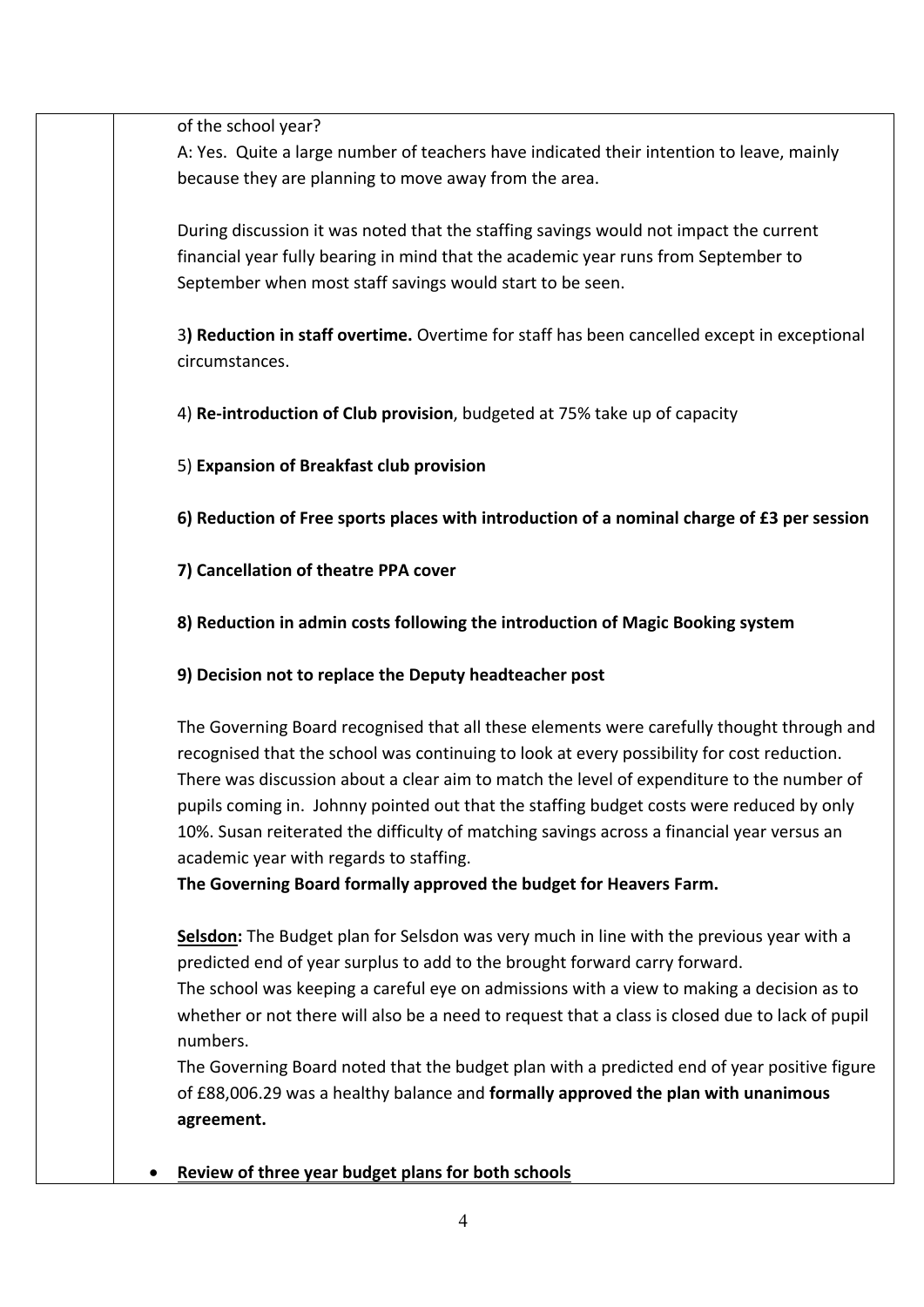Governor were in receipt of three year budget plans for both schools. Governors scrutinized these in detail. It was noted that predictions were based on known figures at the current time. For example, SEND funding is predicted to drop because of the known numbers of children with EHCPs leaving at the end of the current year. At this stage it is unknown if/how many children with EHCP funding will join the school within the next three years. Taking into account the many unknowns at this stage, the Governing Board agreed that the three year planning had been produced as accurately as possible at this stage and **formally approved the plans for both schools.**

## • **Review and Ratification of Schools Financial Value Standards documents for both schools**

Governors were in receipt of the completed SFVS proforma for both schools. Governors discussed the benchmarking figures included in the report noting that the two schools showed that they were in the lowest 10% of expenditure on teaching resources, but in the highest group for staffing costs. This was not unexpected given the emphasis in the past year on a high level of staffing in order to protect bubbles as much as possible and minimise the number of children and staff who would be affected in the event of having to close a bubble due to Covid 19 infection.

Energy costs were also noted as particularly high. Susan said that this was an issue the Federation was very much aware of, and was looking at if/how it will be possible to reduce costs going forwards. There was also an historical issue with billing from Croydon and after years of non-billing and schools making budget accruals, schools had this year received extremely large bills which were not expected.

It was noted that low energy lighting had just been installed at Heavers Farm, the benefits of which will take time to realise in cost savings. It was also hoped that the new building management system will have an impact on fuel usage. The Federation was also looking at different energy providers to try and secure the best value deal.

Expenditure on other staff costs was also in the higher end of the spectrum, and Susan explained that this was due to fees for Teach First staff.

**At the conclusion to discussion the Governing Board formally approved the SFVS documents for both schools.**

## • **Selsdon Audit Report**

Governors were in receipt of the recent Audit Report following an audit at Selsdon. As noted at the last meeting of the Resources Committee the school had achieved a Substantial level of assurance with very few required priority actions.

Susan took the Governing Board through the report and explained that all the identified actions were now in hand

- $\triangleright$  Fire safety was not included in staff induction training; This is now rectified
- $\triangleright$  The new caretaker was yet to complete asbestos awareness training; Training is booked
- $\triangleright$  A lack of glazing risk assessment: A glazing company has been commissioned to undertake a